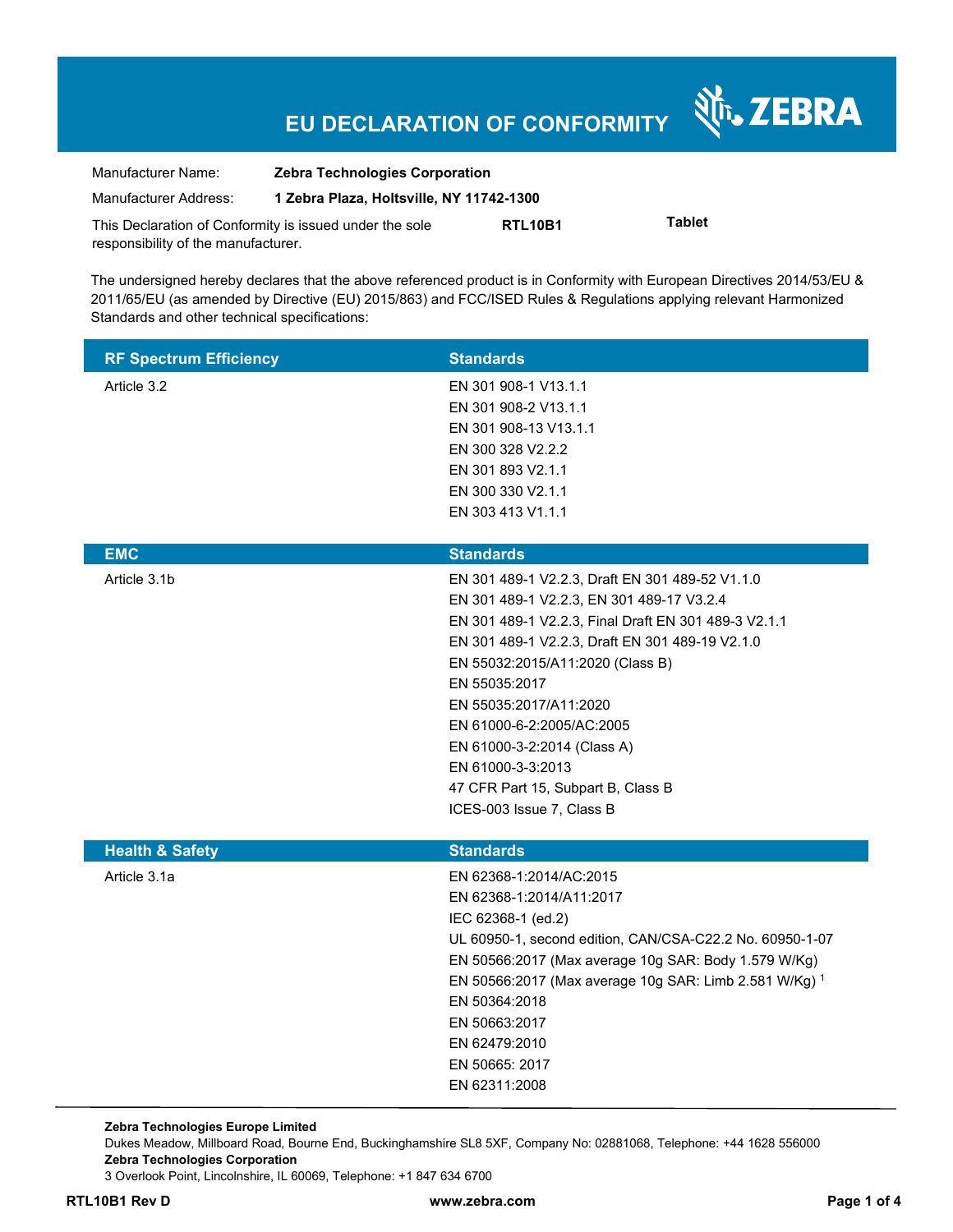EN IEC 62311:2020 FCC 47CFR Part 2.1093 RSS 102 Issue 5 IEC 62471:2006 (Ed.1.0); EN 62471:2008 (LED)

र्शे<sub>ं</sub> ZEBRA

| <b>Environmental</b>                       | <b>Standards</b>                   |
|--------------------------------------------|------------------------------------|
| Restriction of Hazardous Substances (RoHS) | EN 50581:2012<br>EN IEC 63000:2018 |

With regard to Directive 2014/53/EU, the conformity assessment procedure referred to in Article 17.2(b) and detailed in Annex III has been followed with the involvement of the following Notified Body for Articles 3.1a, 3.1b and 3.2: **CTC advanced GmbH**, Untertürkheimer Str. 6 – 10 66117 Saarbrücken, Germany

EC-Type Examination Certificate number: T818533L-01-TEC

In addition, for specific ATEX versions, the undersigned hereby declares that the above referenced product is in Conformity with European Directives 2014/34/EU Rules & Regulations applying relevant Harmonized Standards and other technical specifications:

| <b>Safety - Explosive Atmospheres</b> | <b>Standards</b>                           |  |
|---------------------------------------|--------------------------------------------|--|
|                                       | EN 60079-0:2018; IEC 60079-0:2017          |  |
|                                       | EN 60079-7:2015/A1: 2018; IEC 60079-7:2017 |  |
|                                       | EN 60079-31:2014; IEC 60079-31:2013        |  |
|                                       |                                            |  |

With regard to Directive 2014/34/EU, the conformity assessment procedure referred to in Article 13 and detailed in Annex III has been followed with the involvement of the following Notified Body: **TUV Rheinland Industrie Services GmbH**, Am Grauen Stein, 51105 Koln, Germany

Notified Body Number: 0035 EC-Type Examination Certificate number: TUV 19 ATEX 8422 X



 II 3G Ex ec IIC T6 Gc II 3D Ex tc IIIB 85° C Dc

**Zebra Technologies Europe Limited**  Dukes Meadow, Millboard Road, Bourne End, Buckinghamshire SL8 5XF, Company No: 02881068, Telephone: +44 1628 556000 **Zebra Technologies Corporation**  3 Overlook Point, Lincolnshire, IL 60069, Telephone: +1 847 634 6700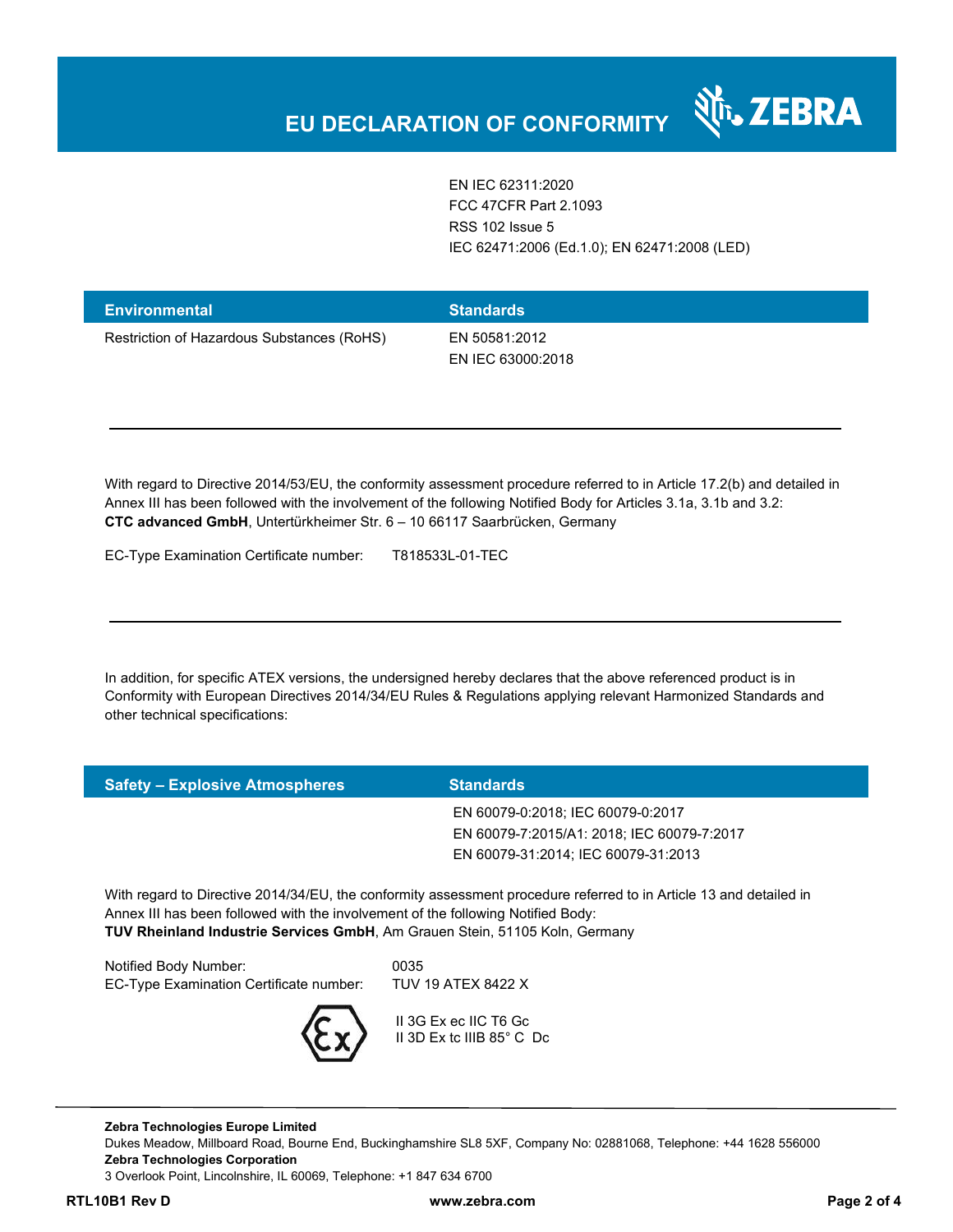# **EU DECLARATION OF CONFORMITY**

US company representative for FCC Supplier's Declaration of Conformity (47 CFR Part 2.1071 to 2.1077) is Larry Zhou and can be reached at larry.zhou@zebra.com.

**Signed on behalf of Zebra Technologies Corporation** 

Marco Belli Place: Bourne End

*(Signature of authorized person)* Date of Affixing the CE Mark: 4 June 2019 Sr. Manager, Regulatory **Date: 1 December 2021** 

Nr. ZEBRA

**Zebra Technologies Europe Limited**  Dukes Meadow, Millboard Road, Bourne End, Buckinghamshire SL8 5XF, Company No: 02881068, Telephone: +44 1628 556000 **Zebra Technologies Corporation**  3 Overlook Point, Lincolnshire, IL 60069, Telephone: +1 847 634 6700